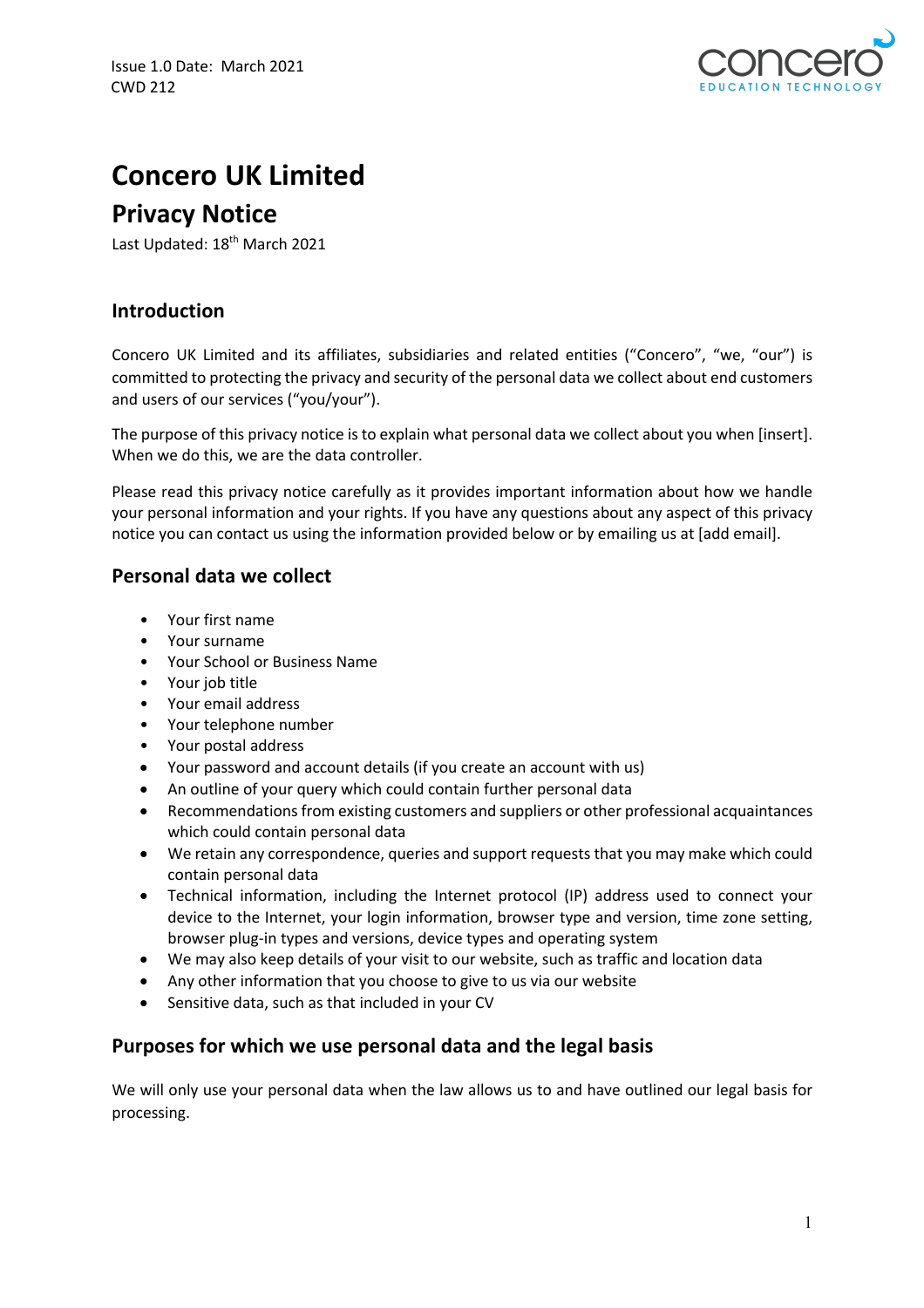Issue 1.0 Date: March 2021 CWD 212



**Performance of a Contract**, whereby processing your data is necessary for the performance of a contract to which you are a party or to take steps at your request before entering into a contract. Where we need to collect your personal data by law, or under the terms of a contract we have with you and you fail to provide that data when requested we may not be able to perform the contract we have or are trying to enter into with you, for example to provide you with goods or services. In this case, we may have to cancel a product or service you have with us but we will notify you if this is the case at the time. We would endeavour to take all efforts to work with you and avoid this situation from occurring.

**Legitimate Interest** is the interest of our business in conducting and managing our business to enable us to give you the best service/product and the most secure experience. We make sure that we consider and balance any potential impact on you and your rights before we process your personal data for our legitimate interests. We do not use your personal data for activities where our interests are overridden by the impact on you (unless we have your consent or are permitted by law).

**Comply with a legal or regulatory obligation** means the processing of your personal data where it is necessary for the compliance with a legal or regulatory obligation that we are subject to.

Generally, we do not rely on **consent as a legal basis** for processing your personal data other than in relation to sending marketing communications.

We've listed below the ways we plan to use your personal data so you have a clear idea of what we do with it and why we ask for it, and the legal basis we rely on for these. We may process your personal data for more than one lawful ground depending on the specific purpose for which we are using that data.

| <b>Purpose</b>                                                                                                                                                                                                                                                            | <b>Lawful Basis for Processing</b>                                            |
|---------------------------------------------------------------------------------------------------------------------------------------------------------------------------------------------------------------------------------------------------------------------------|-------------------------------------------------------------------------------|
| To register your query or submission of<br>interest with the Company and allow us to<br>identify our service users                                                                                                                                                        | Performance of a contract with you                                            |
| To register you as a new customer                                                                                                                                                                                                                                         | Performance of a contract with you                                            |
| To take efforts to ensure that we provide<br>you with a high level of customer support,<br>including dealing with any requests or<br>ongoing queries you may have, conducted<br>using a variety of communications<br>(telephone, email, helpdesk and ticketing<br>system) | Performance of a contract with you, or<br>Legitimate interest of our business |
| Ongoing administration of the service to<br>comply with any legal obligations we many<br>have relating to the service                                                                                                                                                     | Performance of a contract with you, or<br>Legal Obligation                    |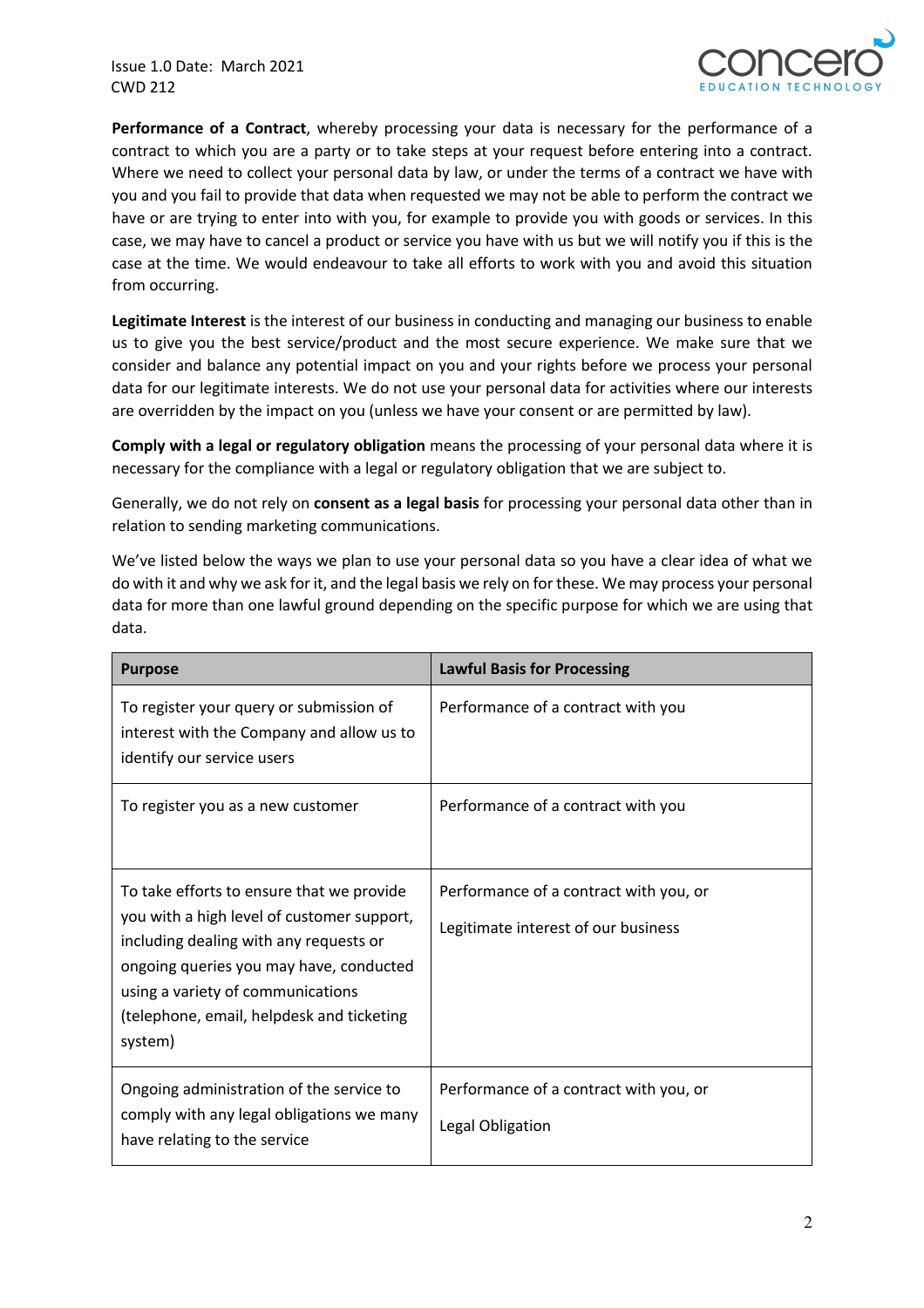

| <b>Purpose</b>                                                                                                                                                                                                                                                                                     | <b>Lawful Basis for Processing</b>  |
|----------------------------------------------------------------------------------------------------------------------------------------------------------------------------------------------------------------------------------------------------------------------------------------------------|-------------------------------------|
| To manage the relationship with you and<br>provide tailored support as part of the IT<br>support service                                                                                                                                                                                           | Performance of a contract with you  |
| To keep you informed of any changes we<br>may make to the services you are<br>subscribed to, such as (but not limited to)<br>pricing or terms and conditions.                                                                                                                                      | Performance of a contract with you  |
| For ad hoc services such as accredited<br>training (and certification)                                                                                                                                                                                                                             | Performance of a contract with you  |
| Asking you to leave a review or take a<br>survey                                                                                                                                                                                                                                                   | Legitimate interest of our business |
| So that we can offer you the best<br>equipment and competitive prices                                                                                                                                                                                                                              | Based on Consent, or                |
|                                                                                                                                                                                                                                                                                                    | Legitimate interest of our business |
| Sharing some of your data with data with<br>approved suppliers in order to quote and<br>order on your behalf.                                                                                                                                                                                      | Legitimate interest of our business |
| To assist with installations, upgades or IT<br>recovery work at customer locations sucas<br>equipment installations (Audio Visual<br>equipment, infrastructure or a client<br>computer)                                                                                                            | Performance of a contract with you  |
| To administer and protect our business and<br>the Company website (including<br>troubleshooting, data analysis, website<br>performance, testing, system maintenance,<br>support, reporting and hosting of data). To<br>protect, investigate and deter against<br>unauthorised or illegal activity. | Legitimate interest of our business |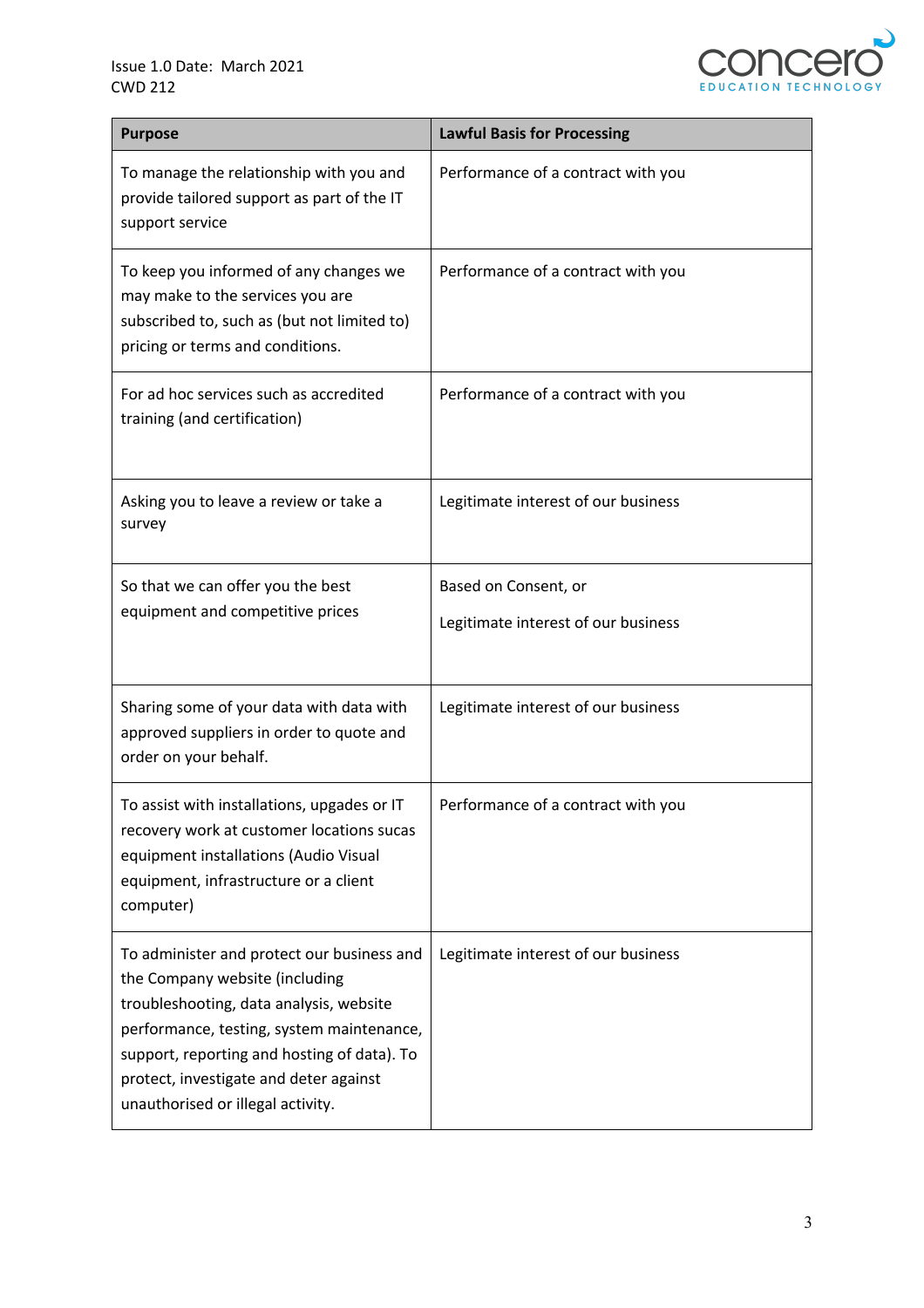

| <b>Purpose</b>                                                                                                                                                                                                                                                                            | <b>Lawful Basis for Processing</b>                                                                    |
|-------------------------------------------------------------------------------------------------------------------------------------------------------------------------------------------------------------------------------------------------------------------------------------------|-------------------------------------------------------------------------------------------------------|
| To use data analytics to improve our<br>website, products and services, marketing,<br>customer relationships and experiences                                                                                                                                                              | Legitimate interest of our business                                                                   |
| To make suggestions and<br>recommendations to you about goods or<br>services that may be of interest to you.                                                                                                                                                                              | Based on Consent, or<br>Legitimate interest of our business                                           |
| For product introductions with third<br>parties                                                                                                                                                                                                                                           | Based on Consent, or<br>Legitimate interest of our business, or<br>Performance of a contract with you |
| To report and investigate any network<br>changes where a data subject may not be<br>aware of the uses of their data and the<br>data is not collected directly from the data<br>subject but a software or system that is<br>scanning all hardware and software<br>connected to the network | Performance of a contract with you                                                                    |

# **Cookies**

Our website uses analytics cookies for the purpose of tracking the performance of our website and understanding more about what is of interest to those who visit our website. We may log information using cookies which are small data files stored on your browser which store visitors' preferences and record user-specific information on what pages users access or visit.

We do not and will not ever use cookies to identify individuals and we do not store personal information in the cookies. We do not believe that our use of analytic cookies in this way poses any threat to your personal privacy or online security.

#### **Sharing your data**

Your data is a prime concern to us and we strive to use services that are as stringent as ourselves. We use several servers based in the UK, EEA and USA depending on the services, all of which are held in, either Tier IV or Tier III+, PCI DSS or ISO 27001 compliant facilities.

We have to work closely with a number of third-party organisations whose services we use within our websites and support packages, in order to run as a business and to provide you with a wider range of services.

We require all third parties to respect the privacy of your personal data and treat it in accordance with the law. We do not allow our third-party service providers to use your data for their own purposes and only permit them to use the data for a specified purpose in accordance with our instructions or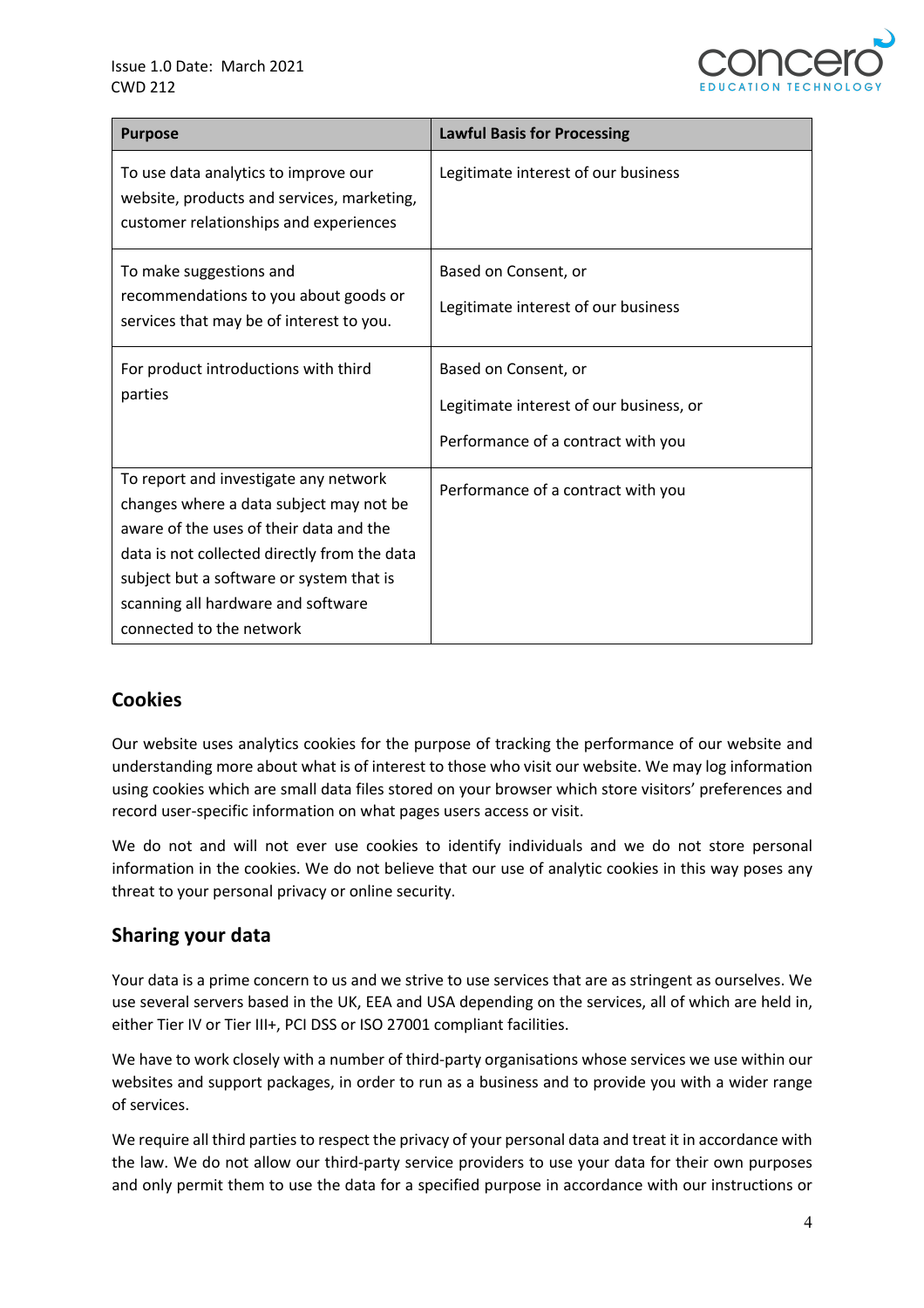

notification. Some third parties themselves may be acting as the Data Controller and providing information to us, and as such will have their own Privacy Notices which we are not responsible for.

We would advise you to read these as we do not accept any responsibility for any third party's use of your data or their use of cookies collected in this sense. Where links may be used to other websites, this does not imply that they are endorsed by Concero and may have been provided for your convenience. We have no control over the content of other websites.

If, however, it becomes necessary for the purposes of providing our services to you, that we share your personal data outside the UK, we will only share it with organisations in countries benefiting from a European Commission adequacy decision or on the basis of Standard Contractual Clauses approved by the European Commission which contractually oblige the recipient to process and protect your personal data to the standard expected within the UK and EU/EEA.

#### **How long we keep your data**

We will retain your personal data for as long as is necessary to provide you with our services and for a reasonable period thereafter to enable us to meet our contractual and legal obligations and to deal with complaints and claims.

At the end of the retention period, your personal data will be securely deleted or anonymised, for example by aggregation with other data, so that it can be used in a non-identifiable way for statistical analysis and business planning.

#### **How we protect your data**

We implement appropriate technical and organisational measures to protect data that we process from unauthorised disclosure, use, alteration or destruction.

# **Your rights and options**

You have the following rights in respect of your personal data:

- You have the right of access to your personal data and can request copies of it and information about our processing of it.
- If the personal data we hold about you in incorrect or incomplete, you can ask us to rectify or add to it.
- Where we are using your personal data with your consent, you can withdraw your consent at any time.
- Where we are using your personal because it is in our legitimate interests to do so, you can object to us using it this way.
- Where we are using your personal data for direct marketing, including profiling for direct marketing purposes, you can object to us doing so.
- You can ask us to restrict the use of your personal data if:
	- o It is not accurate.
	- o It has been used unlawfully but you do not want us to delete it.
	- o We do not need it any-more, but you want us to keep it for use in legal claims; or
	- $\circ$  if you have already asked us to stop using your data but you are waiting to receive confirmation from us as to whether we can comply with your request.